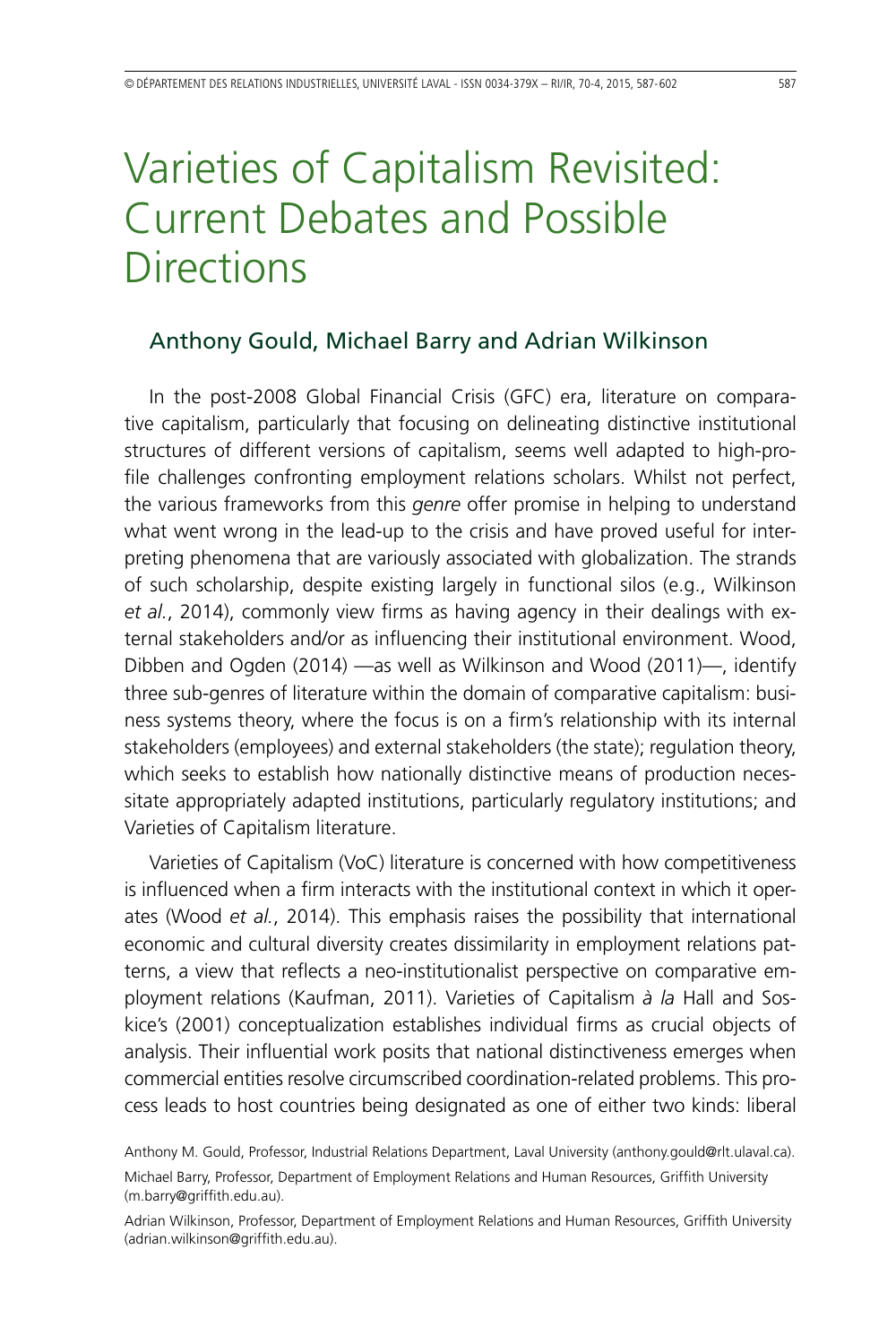(LMEs) or coordinated market (CMEs) economies. According to this view, there are five dimensions of coordination which create an interface between a firm and its country of operation: vocational training and education; corporate governance; employer-employee relations; industrial relations and inter-firm relations.

Hall and Soskice's (2001) framework proposes that liberal market economies have well-developed capital markets, "outsider" forms of corporate governance and use the market solution and contractual arrangements to regulate relations within value-chains as well as across sectors and industries. Insofar as employment relations is concerned, they have high levels of labour flexibility concerning—in particular—hiring, firing and remuneration. This arrangement creates relatively ephemeral employer-employee associations. Examples of liberal market economies include, most notably, the United States, Australia, New Zealand, Canada, Ireland and the United Kingdom.

In contrast to liberal market economies (LMEs), coordinated market economies (CMEs) have relatively more "patient" forms of capital, "insider" approaches to corporate governance, non-market mechanisms for managing value chains (often industry-based regulatory associations), and horizontal connections within and across economic sectors. Employment relations in these countries typically entail relatively less labour flexibility, widespread use of collective bargaining, comparatively more uniformity of wage outcome and greater employment security. Germany, Japan and Northern European countries are often touted as quintessential coordinated market economies (Dore, 2000; Hall and Soskice, 2001).

Hall and Soskice (2001) refer to the mechanism through which firms in a market economy become aligned in the way they resolve coordination problems as "institutional complementarities." This phenomenon has two subcomponents (Crouch, 2005). First, institutions within a country are mutually reinforcing. In this sense they work synergistically to bolster each other's effectiveness and legitimacy. For example, there is evidence that the activity of cohesive industry associations is correlated with the presence of more ensconced sector-wide collective bargaining (Wood *et al.*, 2015). Second, for each of Hall and Soskice's (2001) two given types of capitalist market economy, there is institutional equilibrium or progressively greater alignment between institutions across time. For example, there is a predictable relationship between firm financing arrangements and labour management practices (Gospel and Pendleton, 2005).

There are salient historical influences on Hall and Soskice's (2001) conceptualization. Specifically, in the wake of some of the 19<sup>th</sup> and early 20<sup>th</sup> century's more caustic criticisms of capitalism, such as those offered by Marx and Weber, there were moves afoot to reconcile sanguine empirical evidence concerning the supposed perils of post-industrial revolution life. For instance, influenced by Durkheim's relatively optimistic counter-perspective which suggested that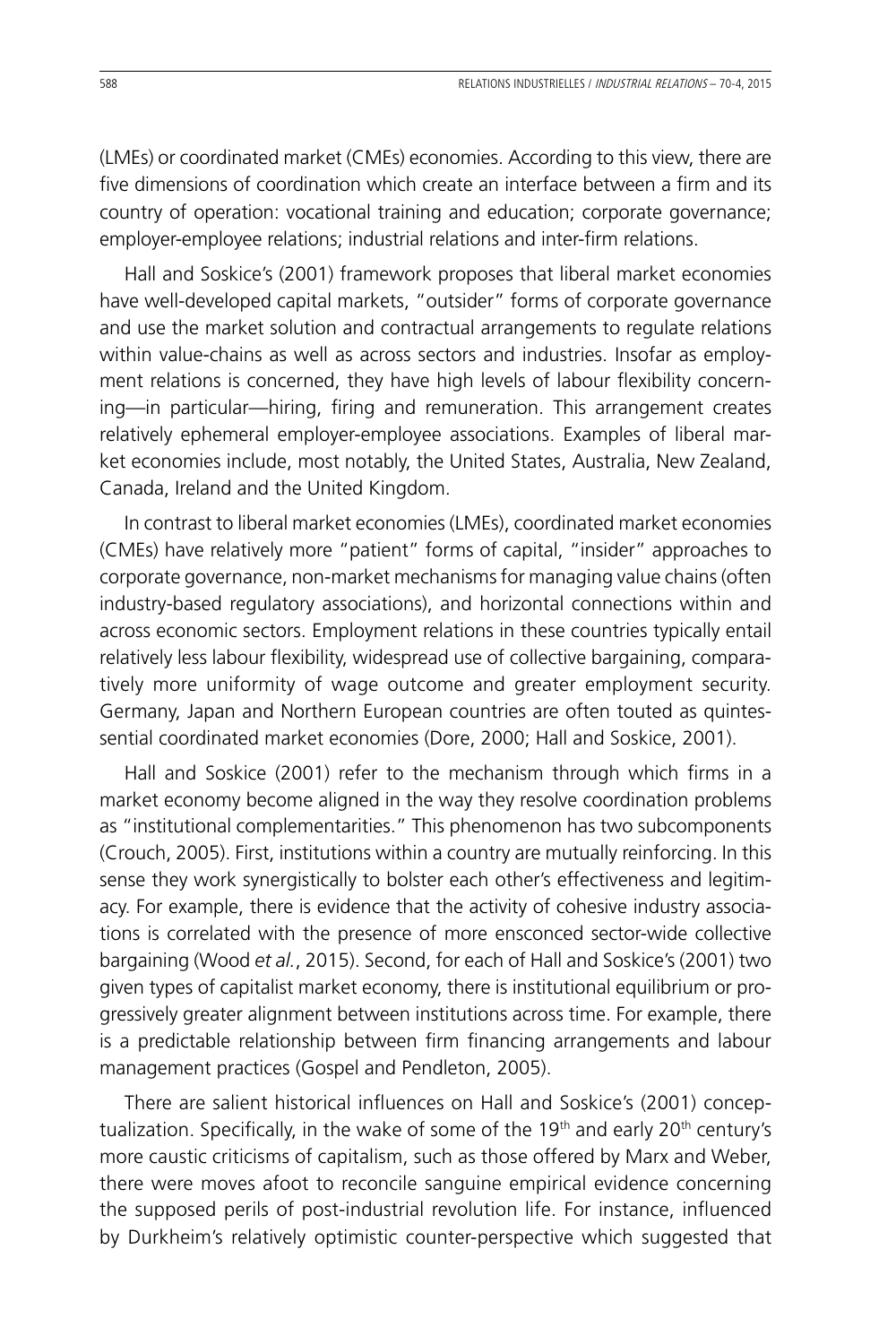capitalist market economies are self-correcting and therefore improve through time, theorists such as Clark Kerr were motivated to consider how employment relations fit into the bigger picture. Kerr viewed jurisdictionally constrained features of labour management as providing a key set of variables for assessing a nation's level of economic development. More broadly, Kerr *et al.'*s (1960) industrialization thesis was that science and technology are the archetypal drivers of societal development and, as such, impose a homogenizing influence on global heterodoxy. This view proposes five industrializing elite groups which, one way or another, champion the role of technology. At some point, these elites amalgamate into two assemblages, the middle class and the revolutionary intellectuals. Ultimately, there is a further merging to create a new and enriched middle class; a middle class that will be largely the same for each country impacted by post-industrial revolution technology, no matter how dissimilar its national starting point.

The industrialization *genre* influenced the emergence of an enduring controversy about convergence. In recent times, one side of this debate has been colourfully expressed by authors such as Fukuyama (1992) in his "*End of History*" thesis and, at a more mundane level, appears to have provided much of the rationale for the doctrine of best practice (Wood *et al.*, 2014). Indeed, despite conjecture that convergence is at best partial (see, for example, Katz and Wailes, 2014; Wailes *et al.*, 2008; Djelic, 2010; and Katz and Darbishire's, 2000, influential book, *Converging Divergences*), the idea that economic development drives employment-relations similarity has been an animating theme of theory concerned with charting the trajectories of individual countries (Barry and Wilkinson, 2011; Wilkinson *et al.*, 2014). Various views have emerged about this issue. For example, globalizationists propose that societies inevitably become more similar in the way they pursue employment relations as they move inexorably towards increasing deregulation and marginalization of national systems of governance (Sewell, 2008; Barry and Wilkinson, 2011). They typically highlight as evidence for their position an international tendency to reduce labour costs, increase workforce flexibility and find alternatives to labour unions. By contrast, institutionalists—in particular in the contemporary world new institutionalists such as Theda Scopcol, Kathleen Thelen and Richard Locke, have critiqued the convergence view by revealing that national systems can absorb, counter, or refract technological and globalization-related pressure to become similar. It is historically noteworthy that much of the impetus for an institutional focus came from Kerr himself who re-entered the convergence debate following criticism that his original work overestimated technology's unifying impact. In particular, in the wake of the charge of undue "technological determinism" (e.g., Doeringer, 1981; Piore, 1981), Kerr (1983) revised his industrialization thesis to account for the modulating role of institutional elements.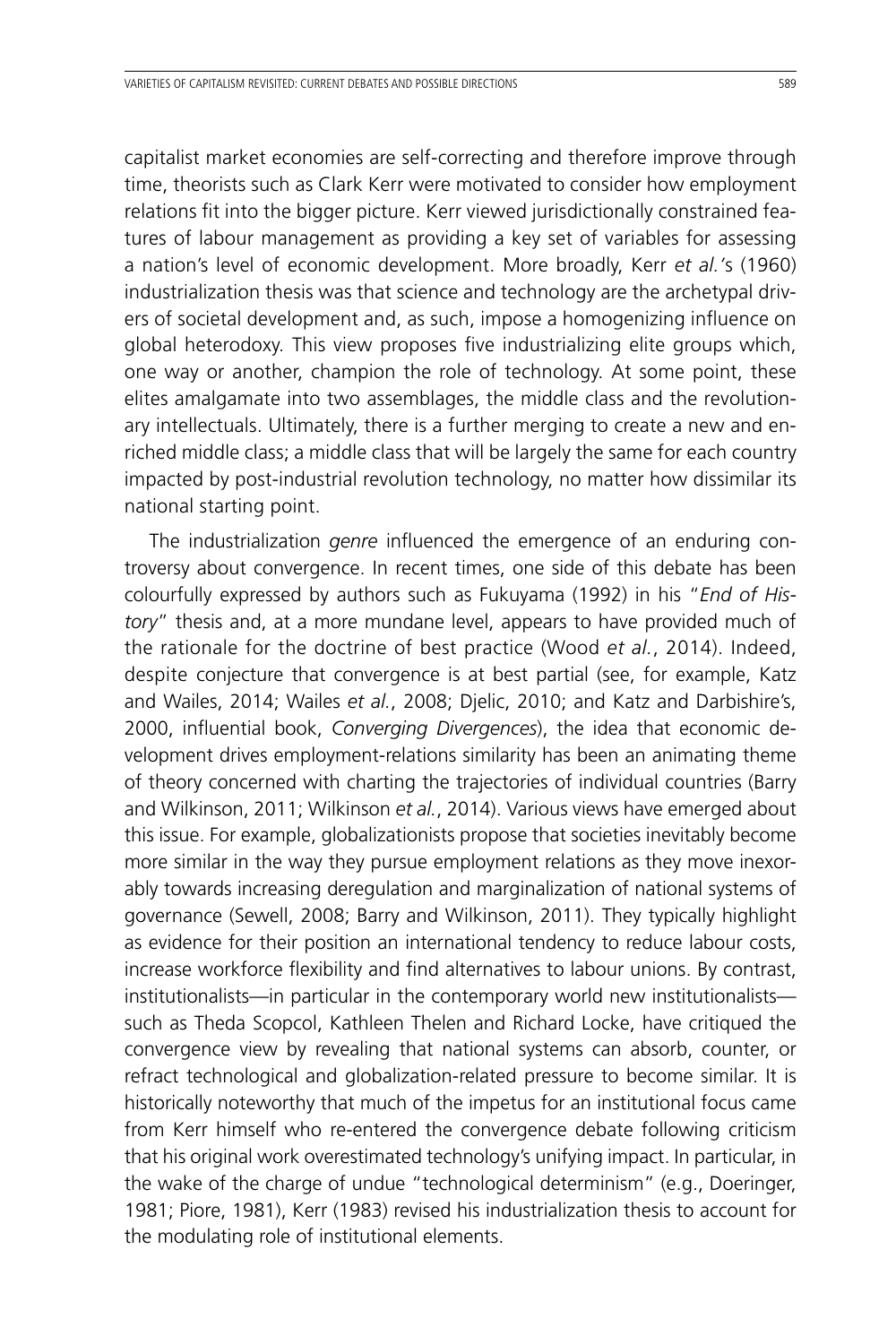Aside from explanations which exclusively and overtly emphasize institutional robustness, there have been other attempts to explain why patterns of employment relations may remain different. One of these posits path dependency; the idea that the past constrains future choices and therefore nationally distinct trajectories are largely predetermined. This view suggests that employers typically "will seek to confront new market challenges by building on and deepening previous sources of comparative institutional advantage" (Thelen and Kume, 2006:, 12). This means that they (employers) will persist with existing institutions (e.g., lifetime employment in Japan or centralized wage bargaining in Europe) rather than challenge or abandon them. Such a form of argument defines institutions somewhat broadly as: "sets of regularised practices with a rule-like quality in the sense that the actors expect the practices to be observed, whether they are backed by sanctions or not" (Hall and Thelen, 2005:, 3).

Another strand of the debate about convergence has centred on which country will get converged upon. This sub-*genre* has a special historical connotation because it puts the spotlight on one of Kerr's (1960) key implicit original assumptions, apparently influenced by hegemonic cold war ideas about American exceptionalism and embodied in monographs such as Daniel Bell's (1962) *The End of Ideology* and W.W. Rostow's (1960) *The Stages of Economic Growth*. The theme of these works was that notions of an averaging effect and/or regression towards the mean disguise the fact that it is the political economy of the United States which will be imposed on the rest of the world (Goldthorpe, 1984). Theorists such as Dore (1973) challenged this view. His argument was that Japan, as a late bloomer industrialized nation and as one which instituted a distinctive manufacturing production paradigm at least 100 years after Great Britain, would be in a position to learn from the mistakes made by Western countries and therefore be the more likely template.

By virtue of its emphasis on typologies, Varieties of Capitalism theory can be viewed as a way of reconciling lack of, or mere partial, convergence. This idea of enduring dissimilarity draws attention to a larger point: different kinds of market economies appear to exist and can perhaps be classified. Indeed, alongside the debate about convergence and prior to Hall and Soskice's (2001) delineation of two kinds of capitalism and approach to employment relations, there were scholars concerned primarily with jurisdictional clustering without placing special emphasis on the labour issue. Such a modern history of economic classification was influenced by the contrasting policy proclivities of market-orientated countries in the period when post-war prosperity—the so-called long boom—seemed to be waning. For example, during the 1980s, the world saw the coming of age of neoliberalism when the governments of Thatcher in the United Kingdom and Reagan in the United States prosecuted the case that economic (and social)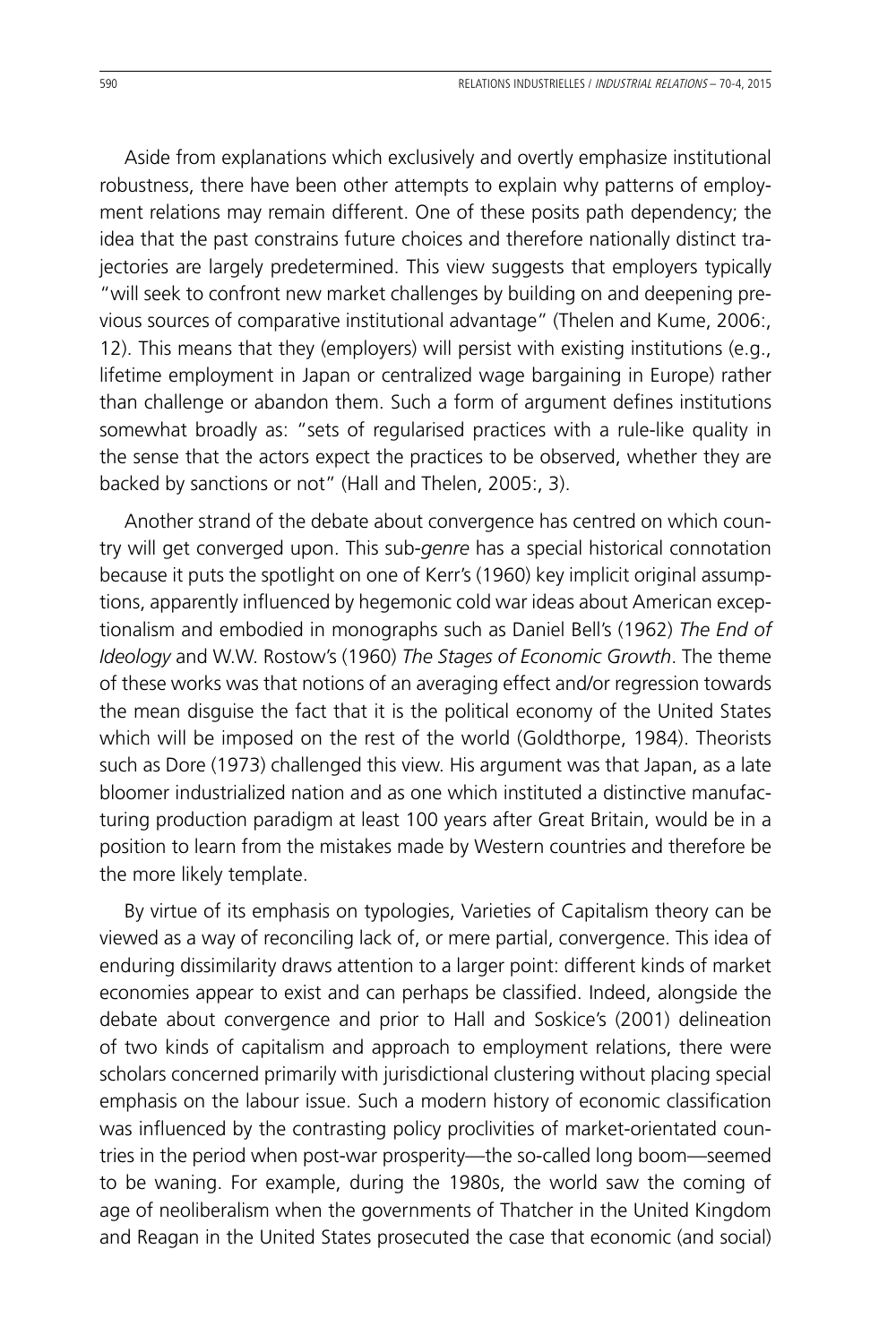problems were mostly the result of undue regulatory interference in commercial life. At that time, it was perhaps possible to point to the fall of the Soviet Union as evidence that intrusion by the state exacerbates rather than alleviates malaise. However, also during the 1980s, countries such as Japan and Germany—each pursuing different but patently non-neoliberal policy prescriptions—were likewise experiencing unprecedented affluence. To add to the confusion, at about the same time, the Asia-Tiger economies of South Korea and Taiwan were becoming economic powerhouses aided by state-based intervention. It was in these perplexing circumstances that some form of defensible taxonomy seemed necessary. Various attempts were made to address the problem. For example, there was Albert's (1991) notion of the Rhineland approach which was contrasted with the Anglo-Saxon free market model or Crouch and Streeck's (1996) conception which distinguished between institutional and market-oriented capitalism. As the industrial age ended, a newly emerging globalization imperative made an emphasis on capitalism taxonomies seem even more important (Lincoln and Kalleberg, 1990). A key milestone came when the distinction arose between Liberal Market Economies such as the UK and the USA where the emphasis is on short-term stakeholder relationships; and, Coordinated Market Economies such as Japan and Germany where such affiliations are more enduring (Dore, 2000).

The Varieties of Capitalism framework as articulated by Hall and Soskice (2001) can be viewed as a coming together of ideas about national employment relations systems convergence and consideration of macro-economic taxonomy. This view has generally been met with approval by those seeking to make sense of the drivers and correlates of contemporary trends in labour policy and practice. Howell (2003: 103), for example, says that (it) "has achieved a level of theoretical sophistication and explanatory scope that makes it a leading theory." Similarly, Martin and Bamber (2004) note that it is appropriate for the task of contrasting employment relations patterns and use one of its derivative approaches to organize a chapter structure for a recent edited volume on comparative employment relations (Bamber *et al.*, 2011). These authors point to two advantages of the framework. First, several of its five coordination problems (industrial relations, skill development and relations with employees) interest employment relations scholars. Second, and in contrast to—say—an exclusively institutionalist approach, it serves as a reminder that employment relations issues cannot be decontextualized and/or dealt with in the absence of consideration of other subject matters.

Despite its influence, Varieties of Capitalism at least as originally articulated by Hall and Soskice (2001), has been subjected to five, somewhat overlapping, criticisms. First, some suggest that a binary classification scheme misrepresents what is in fact a continuum (Bosch *et al.*, 2009). Such detractors view individual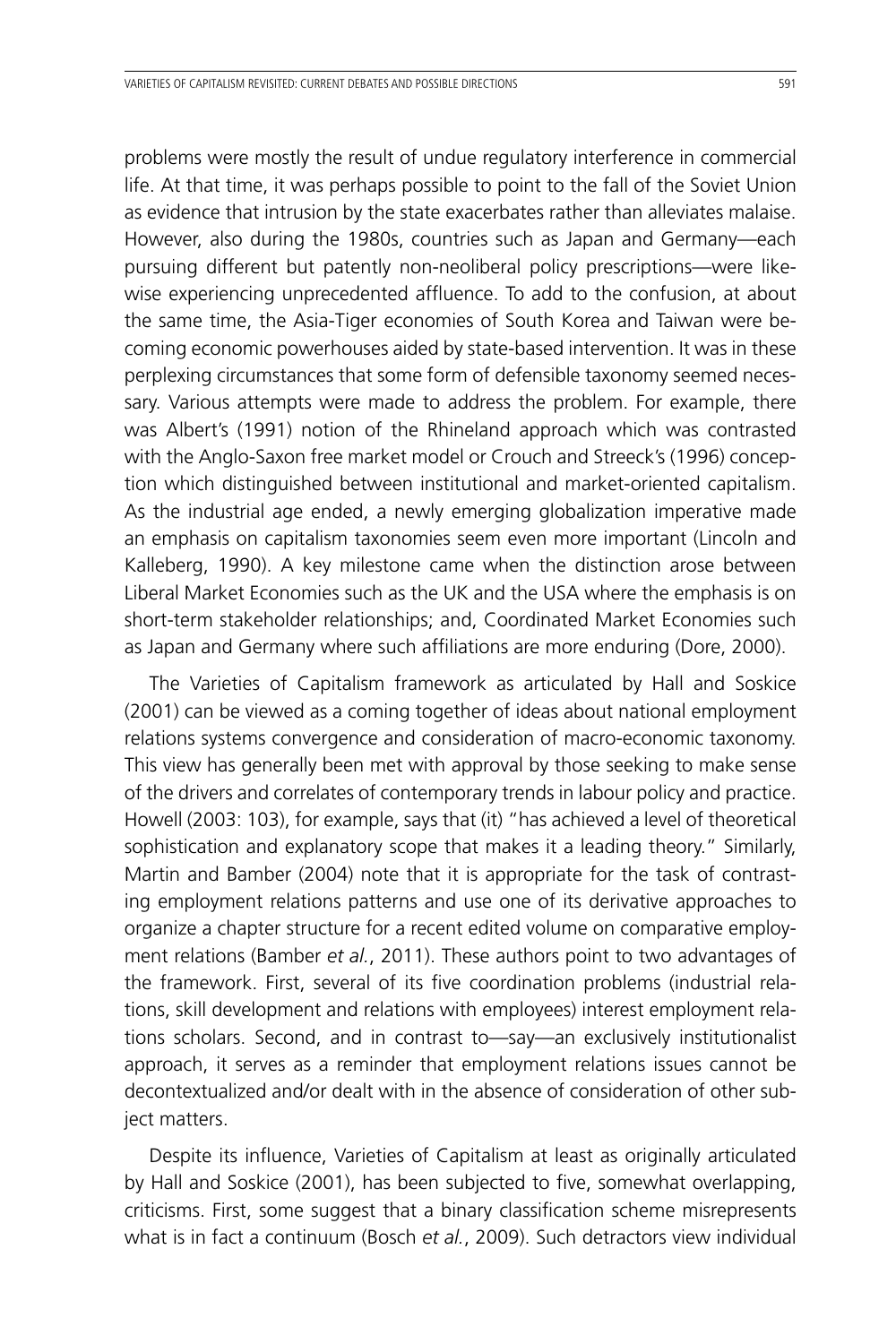nations as potentially able to transition incrementally from a coordinated (CME) to a liberal market economy (LME). Hence, to better reflect reality, a framework for reconciling phenomena should more resemble a multiple-point ordinal scale than either/or a categorization (Homes, 2005; Briggs, 2006). At a deeper level, some view Varieties of Capitalism as unduly functionalist because it suggests that certain modes work and will endure and that non-working modes can only be ephemeral (e.g., Hopner, 2005:, 340-341; Coates, 2005). However, it may be that a system is partially functionalist, meaning that it works for some—those with influence—but not for, say, the majority (e.g., Wood and Frynas, 2006). If this is so, a more dynamic framework is perhaps called for. Coming from a different angle, Streek (2009) proposes another idea about lack of dynamism in Hall and Soskice's (2001) framework; the possibility that, as coordinated market economies liberalize, so too do liberal market economies. This conception implies that the magnitude of the ideology gap remains approximately the same but its meaning changes as the spectrum shifts to the right. Wilkinson *et al.* (2014) interpret such a view as somewhat simplistic. They indicate, at least insofar as within category comparisons are concerned, that data obtained in the 1980s and 1990s paints a more divergent picture than that which existed in—say the 1950s. The idea that Varieties of Capitalism theory is unduly static has been summed up by Crouch (2005: 1) who notes that:

The main emphasis of the Varieties of Capitalism approach was there was no single from of capitalism. But I was increasingly struck by the paradoxical determinism behind this ostensibly liberating message: there were two but only two viable forms of capitalism. Nation states possessed one or the other of these two, the institutions appropriate to which extended in a coherent way across a wide range of economic, political and social areas, determining their economic capacities over most products and types of production. And once a country had a particular set of such institutions, there was very little it could do to change it.

The second criticism of Varieties of Capitalism concerns its units of analysis. Indeed, the charge of overly simplistic categories and lack of dynamism is not just about the continuum versus dichotomy debate. Rather, the objects of interest themselves—firms and countries—are problematic. For example, authors such as Howell (2003), Thelan (2004), Crouch (2005), Hay (2005), and Lock argue that the binary taxonomic scheme is incapable of reconciling sub-national and transnational diversity and therefore that there may be more industry-based diversity within a single country than between countries; even those drawn from different categories. Such scholarship suggests that the firm—as an elemental unit—represents an arbitrary, albeit convenient, locus of interest rather than one that has been established as deterministic. Indeed, the fact that jurisdictions have regional and sectorial differences in the way they approach labour relations seems to pose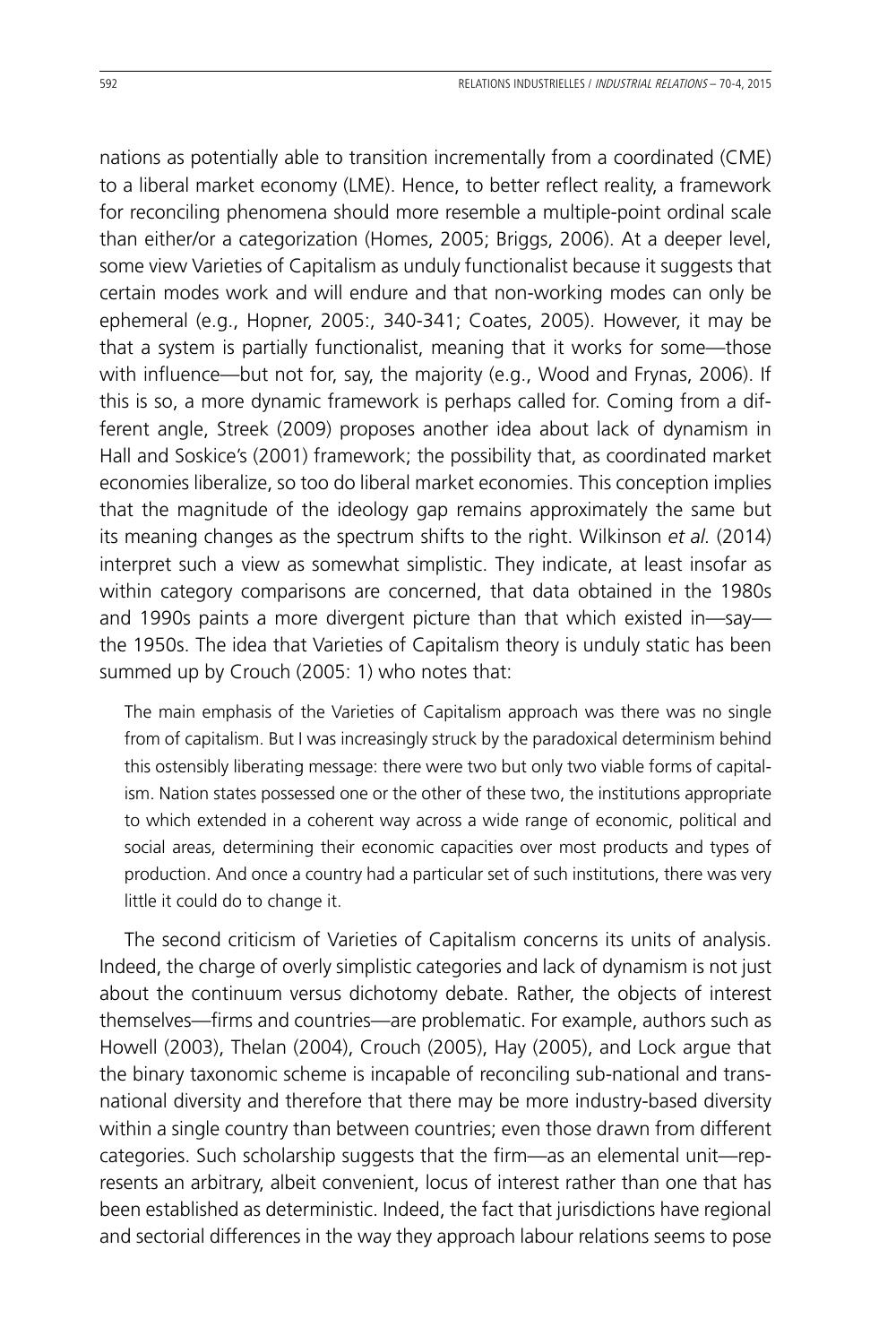problems for the theory. For example, within different national industries, there may be dissimilar rates of union density and activity; and, employee turnover (Goerger *et al.*, 2009). Related to concerns about overly simplistic categories is a charge made by Wood *et al.* (2014) that Hall and Soskice's (2001) discussions of institutions is unduly vague and/or abstract. For example, despite some recent attempts to use data to better specify key tenets of the theory (e.g., Dore, 2008), the original conceptualization seemed beset by platitudes. Wood *et al.* (2014) give the following examples of this weakness (quoting from Hall and Soskice, 2001:. 24):"many firms in coordinated market economies employ production strategies that rely on a highly skilled labour force" and "employer associations and unions make deals."

Wood and Lane (2014) have argued that national institutions are neither tightly coupled nor do they always make for coherent outcomes. Rather, within and between firms, there is much bounded diversity in social and economic relations. Heyes *et al.* (2014) make a further criticism of Hall and Soskice's (2001) objects of interest and framework's apparent lack of dynamism. They argue that—despite its label—Varieties of Capitalism says nothing about capitalists or capital accumulation which, at least according to a Marxist view, goes through distinct phases (e.g., Marx and Engels, 1968: . 38). Unlike Marx, Hall and Soskice (2001) conceive of institutions as being facilitators of competitiveness rather than as obstacles which capitalist must conquer. Furthermore, consistent with a neoclassical perspective of economics and by virtue of its fixed view of relevant elements, Varieties of Capitalism theory interprets crisis-type events as typically being of exogenous origin. By contrast, a Marxist perspective conceives of them as largely endogenous developmental disruptions to the circulation of capital and process of accumulation (Marx, 1971). Heyes *et al.'*s (2014) interpretation has a well-documented association with the putative causes of the 2008 Global Financial Crisis and will be reconsidered under the rubric of the historical limitations of Varieties of Capitalism, the fifth criticism dealt with in this section.

The third kind of criticism of Varieties of Capitalism theory specifically concerns the role of labour market institutions. Such reflections predict that the underlying interests of participants in work and employment shape institutional structures and outcomes in a way not addressed by the five dimensions used for classification. For example, Hall and Soskice (2001) say nothing about the roles played by political coalitions, lobbyists, and parties or entities entering a capitalist system with discordant agendas from externally (e.g., Culpepper, 2011; Streeck, 2009; Mahoney and Thelan, 2005).

A fourth criticism of Varieties of Capitalism theory is explicitly about what it excludes from consideration. Most attempts to validate its categories examine only Western market economies (Walter and Zhang, 2012; Wood and Frynas,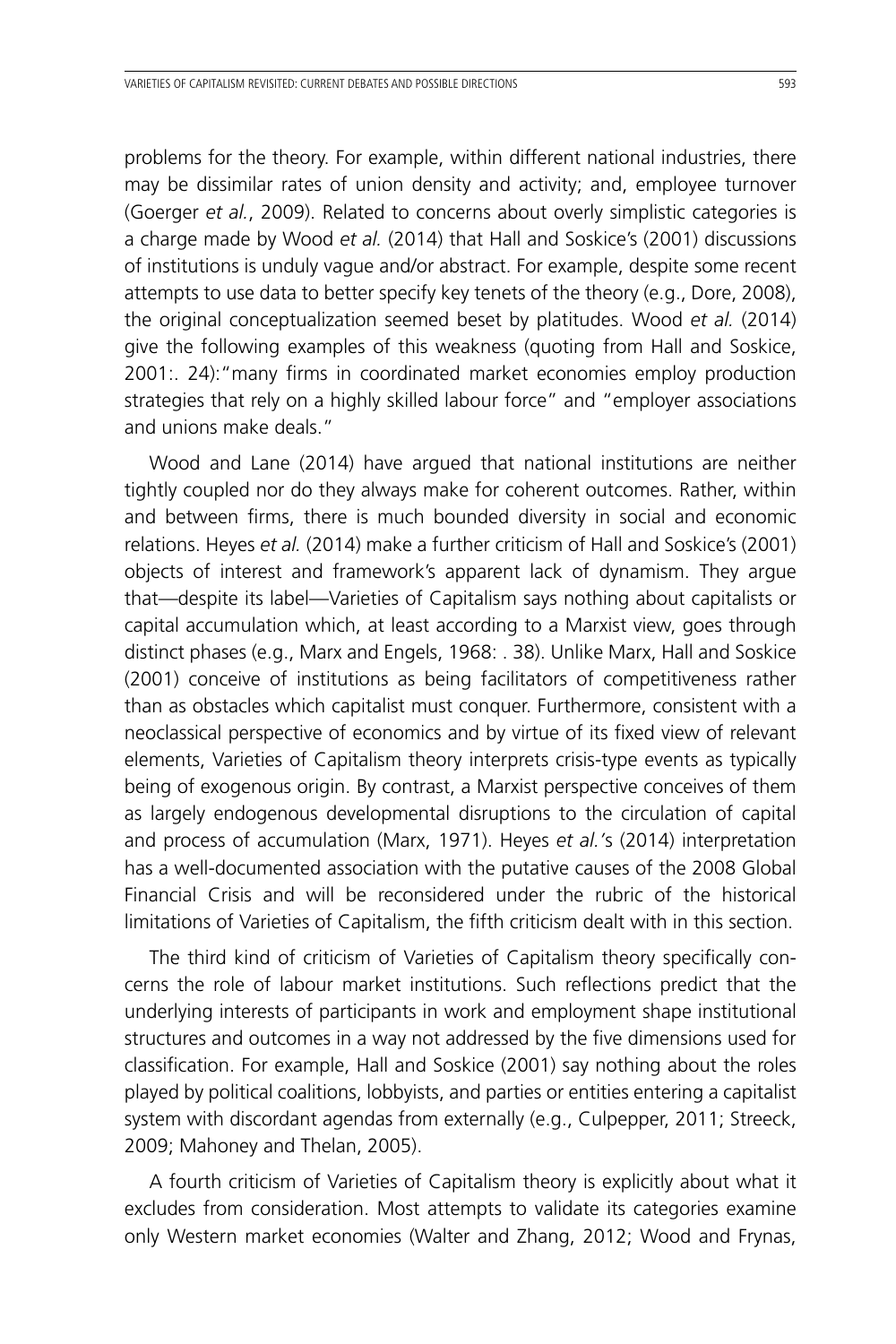2006). As the framework was originally conceived, Asian countries—with the exception of Japan—are not dealt with. Another region that has been largely overlooked is Latin and Central America. Schneider (2009), operating somewhat outside a comparative capitalism framework, has characterized these countries as having hierarchical market economies, high rates of labour segmentation, few large firms and, decentralized approaches to bargaining and employee relations. Wood *et al.* (2014) argue that this view glosses over relevant diversity. For example, they suggest that nations like Brazil have large and diversified industrial bases whereas post-coup Honduras relied almost exclusively on narcotics sales to provide its income. Adding to the challenge of creating appropriate nuance in a revised framework is the possibility—particularly applicable to post-colonial economies—of international dependency: the notion that poor economic performance of one country is associated with good outcomes in another (e.g., Kay, 2011). Sometimes the defense against a near exclusive focus on the West is that the Varieties of Capitalism typology is not designed for Asia (e.g., Witt and Redding, 2014). Such justification may exonerate the theory from conceptual inadequacy, but is also a tacit acknowledgement that, overall, it is not well adapted for an emerging world. A similar point has been made by Hay (2005) who portrays Hall and Soskice's (2001) characterization as pertaining to varieties of two regional capitalisms rather than of world capitalism.

A fifth criticism of Varieties of Capitalism literature concerns its place in history and, in particular, its inadequacy as a research paradigm for the context that has emerged in the 21<sup>st</sup> century. This criticism has two sub-components. The first concerns a changing socio-economic structure in Western countries and elsewhere in recent decades. The second addresses, more specifically, what went wrong in the lead-up to the 2008 Global Financial Crisis as well as analyzes remediation measures that have been instituted in its aftermath.

In relation to the first of the aforementioned issues concerning economic history—the long arc issue—Wilkinson *et al.* (2014) point out that within OECD countries there is a trend towards the de-commodification of labour and that the Fordist production model and Fordist-based Kaldorian circle are in decline as the West's dominant production paradigm. In contrast to the claims of new classical economists that their policy prescriptions had "tamed the beast" or delivered "a great moderation" (e.g., Stock and Watson, 2002), this reasoning does not attach special importance to the 2008 downturn as a historically aberrant or totally unforeseeable event. Rather, it depicts it as part and parcel of a boom-bust cycle which has seen growing amplitude since the early 1970s. However, consistent with authors such as Kelly (1998), and Jessop (2001), Wilkinson *et al.* (2014) do see the so-called crisis as the end-point of an economic long-wave and thus as heralding the emergence of an—as yet—ill-defined post-Fordist approach to pro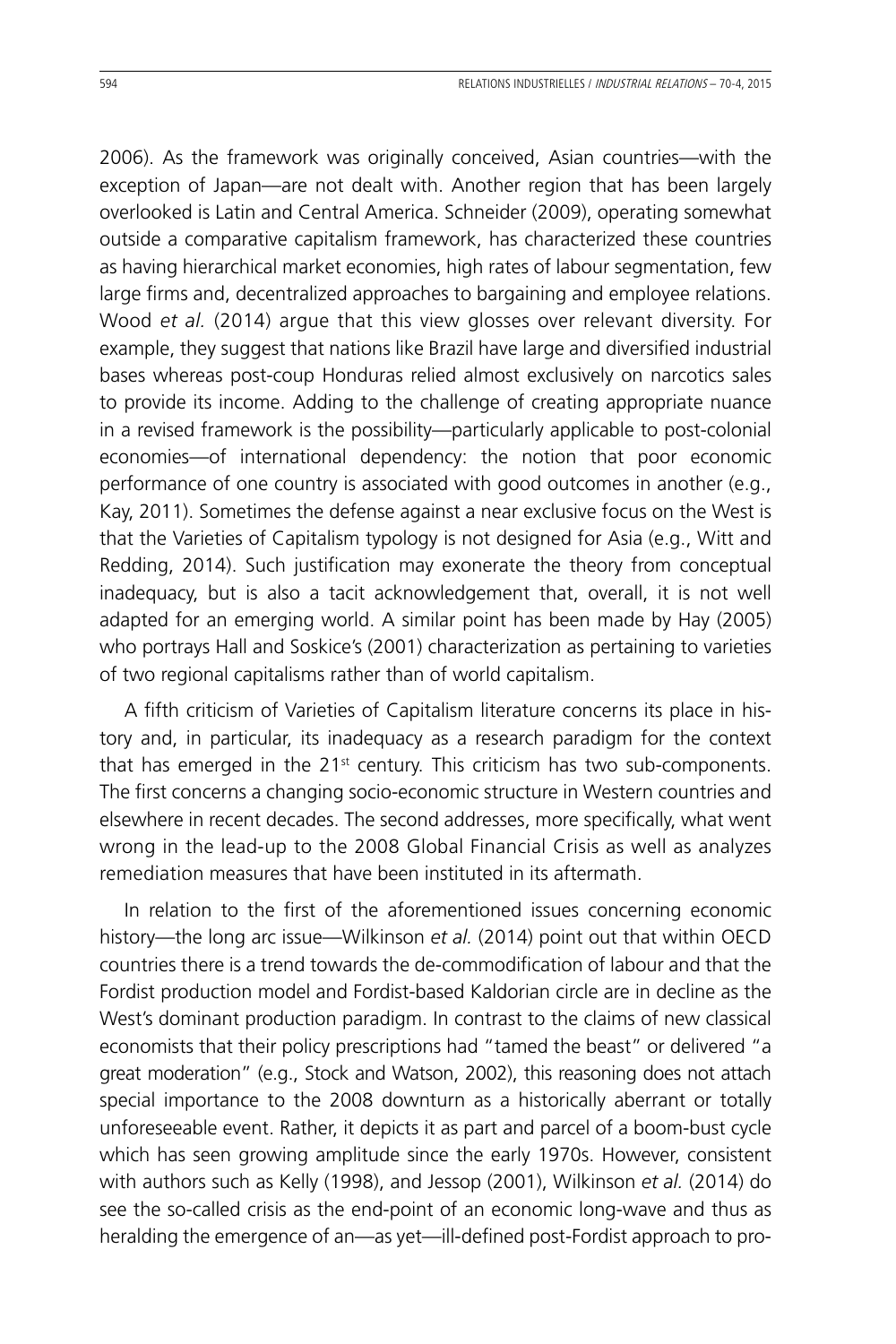duction. Such a paradigm supplanting perspective of the relationship between labour and capital echoes the earlier sentiment of Piore and Sabel (1984) in their influential work *The Second Industrial Divide* and implies perhaps that Varieties of Capitalism *à la* Hall and Soskice (2001) is anachronistic.

Heyes, Lewis and Clark (2014) offer a second view on economic history, one which possibly has a more clear-cut proximal association with the 2008 Global Financial Crisis. These authors attach importance to the fact that, in the  $21^{st}$ century, there has been relatively high growth in the proportion of overall productive activity in Western economies devoted to the finance sector. Such growth could be interpreted to represent a genuinely new fraction of capitalism, finance capitalism. This phenomenon is indexed in three ways. First, there has been an increasing importance of financial institutions as measured by their size and profitability. Second, from an expanding base of traditional loan and credit products, more obscure (often institutional) investment-related offerings such as "credit default swaps" and "collateralized debt obligations" have arisen; or been derived, hence the term "derivative." Third, in the modern era, there is greater emphasis on control financialization; whereby maximization of shareholder value is the pre-eminent objective of all governance decisions of listed companies (Heyes *et al.*, 2014). The relatively rapid emergence of finance capitalism has been implicated as a cause of the 2008 Global Financial Crisis (Gould, 2014). It has also exposed a key weakness of the Varieties of Capitalism framework. In particular, Hall and Soskice (2001) pay scant attention to how capital is accumulated and the roles played by each of capitalism's fractions. Following the work of Coates (2005), Heyes *et al.* (2014) contend that the state is a key player in creating a nation's "character of accumulation." As such, the financial crisis may be interpreted as a consequence of certain institutions privileging a particular sub-section of the capitalist class—financial capitalists—and neglecting the interests of industrial capitalists.

Criticisms of Hall and Soskice's (2001) bifurcated conception of capitalist market economies have resulted in attempts at revision (Martin, 2014). Amended frameworks have mostly only focused on remedying the fourth identified criticism, the charge that the original view was unduly Euro-American.<sup>1</sup> For example, expanded taxonomies include Hancké *et al.'*s (2007) model which embraces Eastern European countries;<sup>2</sup> and Waile's (2007) conception of an Asian market economy which differentiates Japan in particular from countries such as China and South Korea. Amable (2003) sub-divided coordinated market economies into Continental Europe (e.g., Germany) and Social-Democratic countries (e.g., Denmark). He further proposed a distinction between Asiatic (e.g., Japan) and Mediterranean (e.g., Spain, Portugal, Greece and Italy) versions of coordinated market economies (CMEs). Schmidt (2002) presents another revision through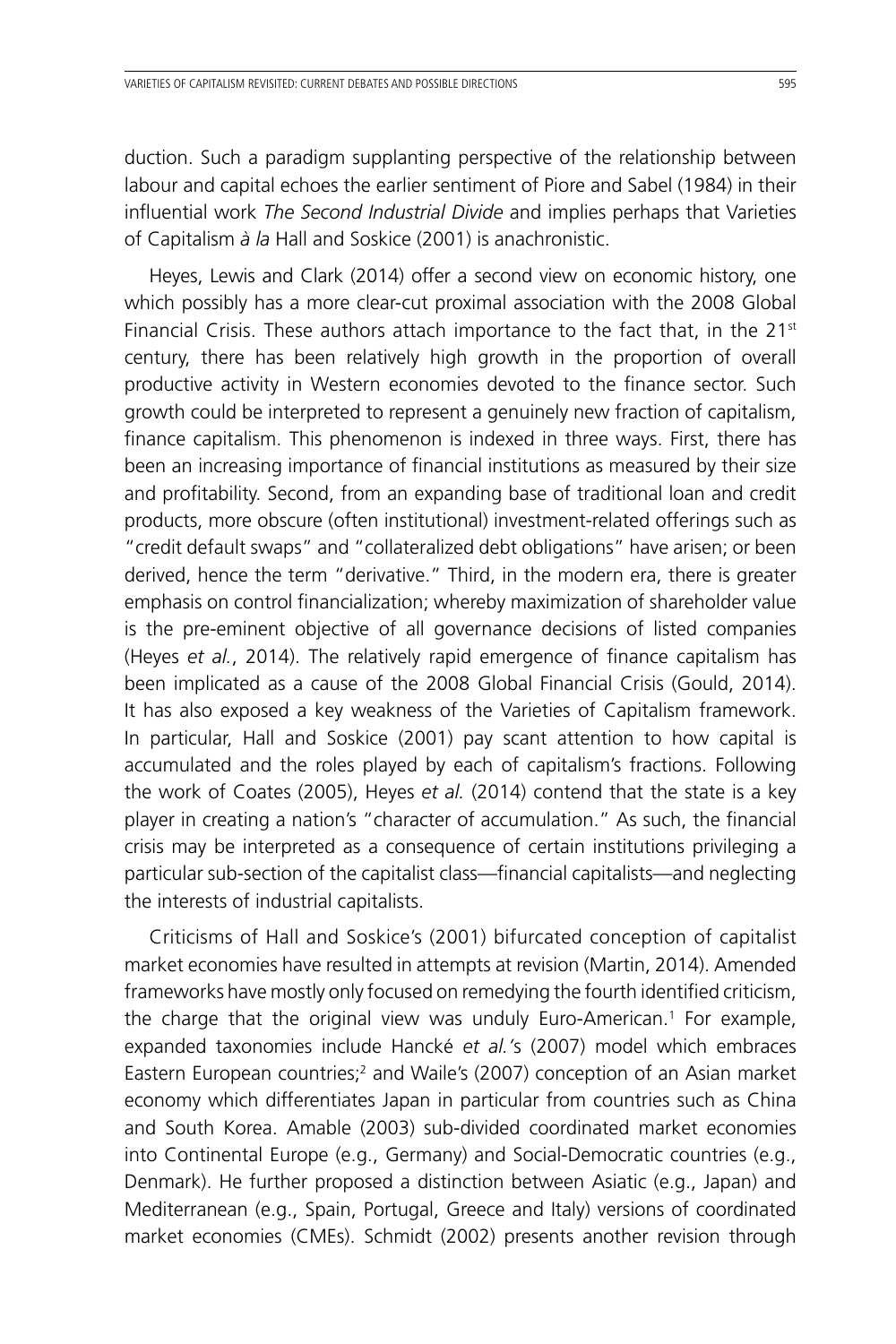category augmentation. His goal was not to increase geographical coverage but rather to make a more fine-grained analysis of the situation in Europe through establishing France's statist tradition as a third grouping. With the possible exception of this latter work, attempts at expanding Hall and Soskice's (2001) conception are typically more pragmatic than theoretical. In this regard, recent frameworks tend to assert rather than justify the presence of new superordinate categories. Such revisionism has sometimes come as a prelude to the making of between-category comparisons for purposes of structuring a book or lengthy article. A case in point would be Bamber *et al.'*s (2011) recent edited volume which establishes the following categories: Liberal Market Economies (United Kingdom, United States, Canada, Australia); Coordinated Market Economies (Germany, Denmark, Japan); European Developed Economies (United Kingdom, Italy, France, Germany, Denmark); Asian Developed Economies (Japan, South Korea); and, Asia Emerging Economies (China, India).<sup>3</sup>

### Special Issue: Pushing Forward a Promising Agenda

This special issue presents work which re-examines Hall and Soskice's (2001) two-category conception of capitalism and/or its various derivatives. We have sought to engage in both framework augmentation revisions and critical reflections based on either theoretical preoccupations or pragmatic/empirical concerns.

Three phenomena lay much of the groundwork for this special issue. First, Hall and Soskice's (2001) blueprint has generally been well received and become something of a default starting point for structuring comparative employment relations analyses. Second, criticism levelled at Hall and Soskice (2001) has been only partially addressed. Indeed, the framework's key purported conceptual limitations have not been met with any form of rejoinder. For example, as discussed, while there have been attempts at category revision, this effort has focused mostly on increasing geographical coverage, and not necessarily done so in a way that has paid heed to theoretical justification and/or national/ subnational nuance. Third, elements that were present when the original view was devised have altered. Certainly, debates that existed at the beginning of the millennium persist. At that time, these concerned the role and relevance of the Internet and electronic commerce, the formation of regional trading blocks, the marginalization of the nation-state, and the consequences of a freer international movement of capital. However, in 2015, employment relations scholars—whilst still wrestling with these somewhat generic post-industrial concerns—are also confronted with a new series of agendas courtesy, in particular, of the 2008 Global Financial Crisis; a calamity which, in many respects, is still playing out. One aspect of the crisis is specifically relevant to Varieties of Capitalism: the event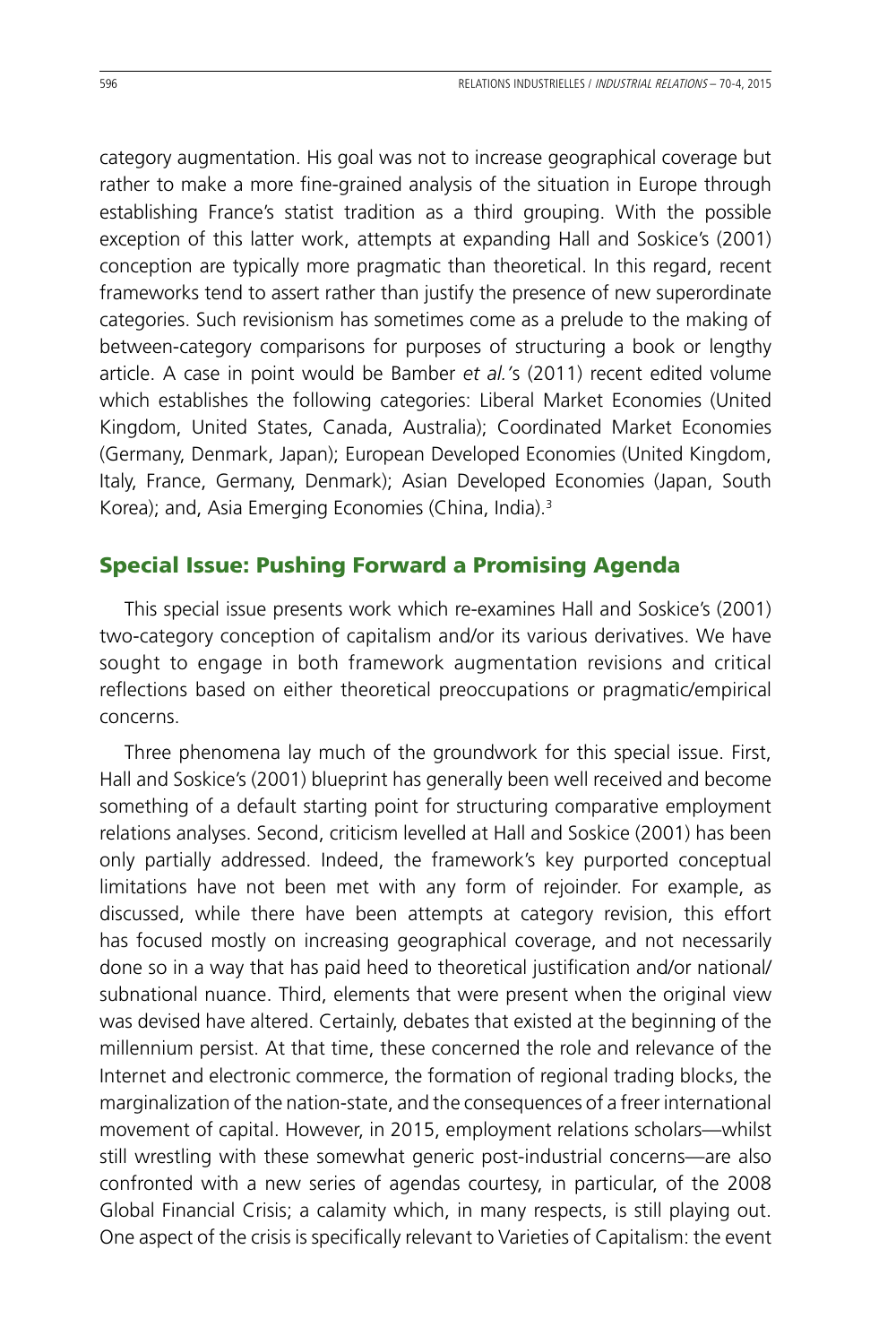and its aftermath appear to have had the same kinds of employment relations consequences in countries of dissimilar ideological and geographical origins. This raises the prospect that new global patterns are in play. For example, in the wake of the collapse of Lehman Brothers in the US, the UK's British Airways requested that its employees work for free for a month. Almost simultaneously, Detroit's General Motors filed for bankruptcy and announced plant closures and job losses in the United States. Also at approximately the same time, China's factory labour force was markedly reduced and the gains the nation had made in urbanization were partially reversed as retrenched workers returned to the countryside. Moreover, across OECD countries affected by the crisis, be they liberal or coordinated market economies, measures taken to resolve problems have followed a similar course: initially starting with something of a Keynesian emphasis on pump priming and fiscal stimulus and, in more recent times, being concerned mostly with austerity (Gould, 2014). Whilst on the theme of newly emerging patterns, it is noteworthy that Wood *et al.*, (2014: .29) suggest that national complementarities appear to be eroding or becoming less common than in preceding decades. They propose that this reflects the extent to which institutional arrangements are less closely coupled or even partially disarticulated—thus making for uneven systemic change; with transformations in one area not necessarily leading to an unwinding in others. They also argue that the nature and extent of institutional coupling reflects not only national, but supra-national connections.

In this special issue we believe that we, or rather our contributor colleagues, have made progress in advancing understanding of the Varieties of Capitalism blueprint, category coverage and incorporation of contemporary themes and trends. We have—more or less—arranged our four profiled articles in an order that sequentially addresses these concerns.

The first article, by Heike Doering, Claire Evans and Dean Stroud, puts the spotlight on the putative mechanism that drives countries to become either Liberal (LME) or Coordinated Market (CME) economies; institutional complementarities. Using a comparison of two steel industries operating in dissimilar jurisdictions, Brazil and Germany, these authors examine each sector's reactions to environmental legislation. They illustrate that, somewhat unlike the view espoused by Hall and Soskice (2001), institutional alignment has potential to operate across national borders.

The special issue's second article by Anthony McDonnell, Brendan Boyle, Tim Bartram, Pauline Stanton and John Burgess draws on survey data to examine various approaches towards employee representation and consultation by Multi-National Corporations (MNCs) of dissimilar national origins operating in Australia. These authors build the case that a firm's ultimate orientation *vis-à-*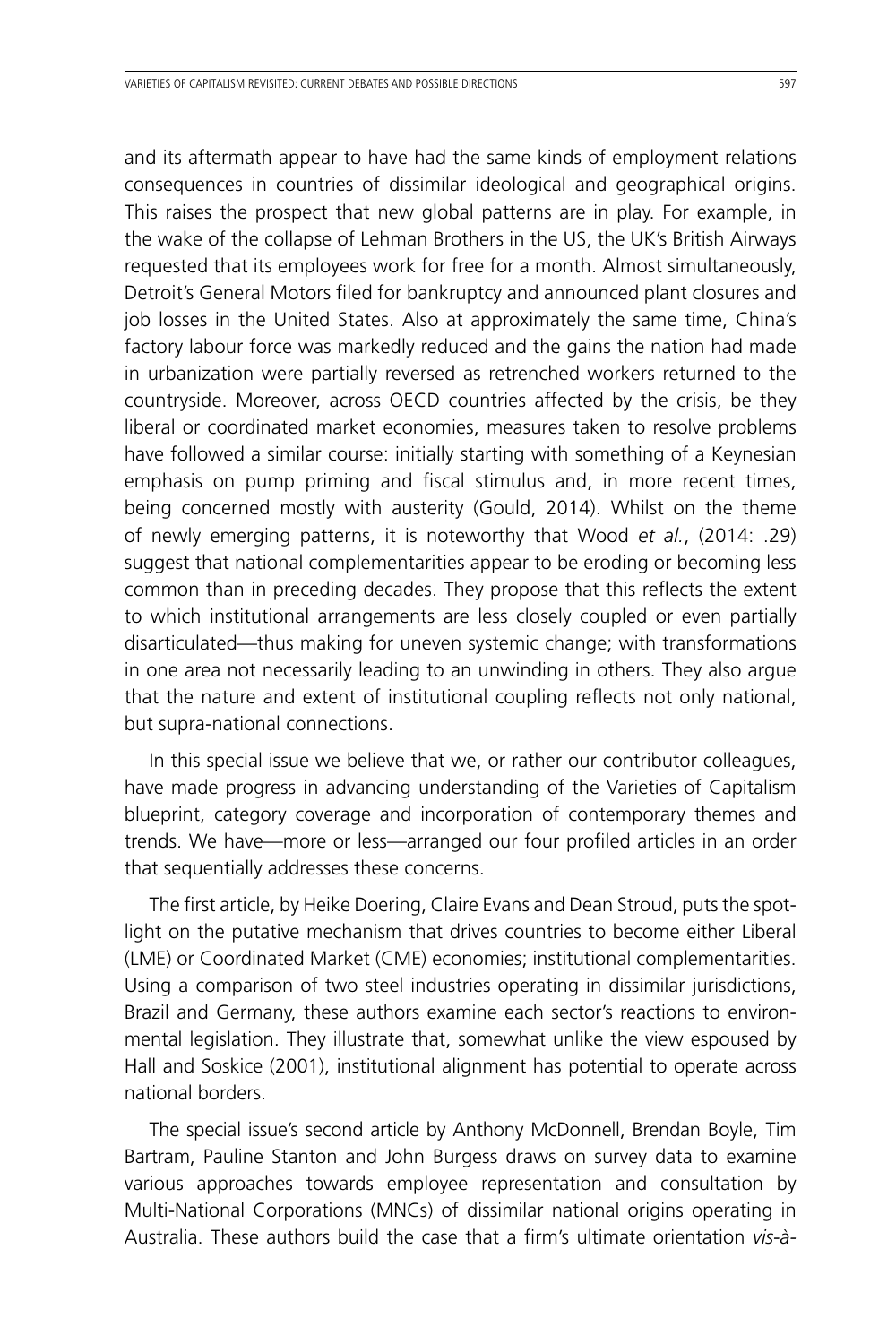*vis* key employment relations variables is impacted by two sources of variation: country of operation institutional similarity; and, country of origin institutional similarity (or difference). The latter of these influences is not noted in the Hall and Soskice framework. Hence, in building their case, the article's authors add a new dimension to the debate, namely that, at least within Liberal Market Economies (LMEs), assuming high degrees of firm homogeneity in resolving coordination problems may be something of an oversimplification.

The third article, by Bernard Gazier and Olivier Boylaud, breaks new ground through examining how attitudes and orientations towards social dialogue form part of an institutional context. The work examines 19 European countries. The authors conclude that over the period 1985 to 2011, there is a large degree of stability in approaches to worker voice, at least within Europe. Their analysis unearths a somewhat unexplored dimension of capitalist classification.

The fourth article, by Geoffrey Wood, Leslie T. Szamosi, Alexandros Psychogios, the late Sofoklis Sarvinidis and Dialechti Fotopoulou, is about employment relations in Greece. This work focuses specifically on trends in the post-crisis era. It examines how liberal market prescriptions from the IMF and EU have influenced the deregulation of labour. The authors conclude that—at least within the European context—the impacts of an external financial shock event and centrallyimposed measures for remedying it are not necessarily intuitive or predictable. They reflect on how Varieties of Capitalism theory may be modified in light of the recent Greek experience. Each of this special issue's profiled articles is insightful, developed using technically competent methodology, and says something interesting about Varieties of Capitalism. In the social sciences, it is not easy to take a respected analytic framework and respond to obscure criticisms that have been made of it. It is also difficult to increase the scope and coverage of a framework in a justifiable way and/or modify it in light of multi-faceted unfolding agendas such as the global financial crisis. These have been the tasks of our peers who have made contributions in the articles that follow. We believe their work will shape the debate; perhaps the greatest compliment that can be paid to a scholar.

### **Notes**

- 1 Although Hancké *et al.* (2007) propose an amended view which is influenced by Marxist conceptions that the interests of parties within capitalist systems differ and are evolving. This work can be seen as a response to the first and second criticisms which address lack of dynamism and concerns about Hall and Soskice's (2001) object of analysis.
- 2 Although more detailed analysis has revealed that these economies are not clearly characterized as a monolithic bloc (Lane and Myart, 2007).
- 3 We are not sure why the United Kingdom and Denmark appear under two category headings in this conceptualization.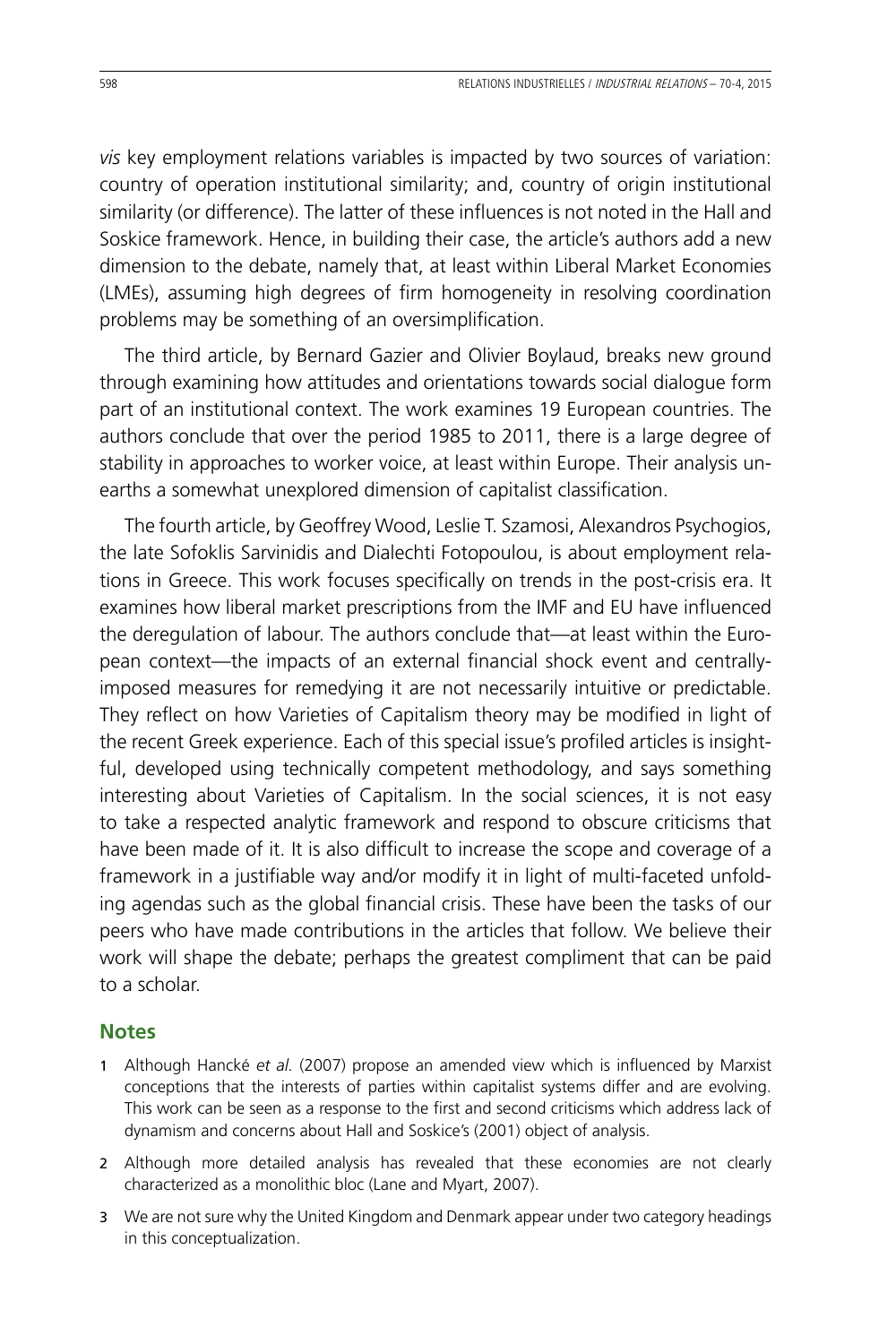#### **References**

Albert, Michel. (1991). *Capitalisme contre capitalisme*. Paris: Le Seuil.

- Amable, Bruno. (2003). *The Diversity of Modern Capitalism*. Oxford: Oxford University Press.
- Bamber, Greg J., Russel D. Lansbury and Nick Wailes. (2011). *International and Comparative Employment Relations: Globalisation and Change*. 5<sup>th</sup> ed., Sydney: Sage.
- Barry, Michael and Adrian Wilkinson (eds). (2011). *Research Handbook of Comparative Employment Relations*. Cheltenham: Edward Elgar.
- Bell, Daniel. (1962). *The End of Ideology. On the Exhaustion of Political Ideas in the Fifties*. New York: The Free Press.
- Bosch, Gerhard, Steffen Lehnsdorff and Jill Rubery. (2009). "European Employment Models in Flux: Pressures for Change and Prospects for Survival and Revitalisation." In Gerhard Bosch, Steffen Lehnsdorff and Jill Rubery (eds). *European Employment Models in Flux*. London: Palgrave, 1-56.
- Coates, David. (2005). *Varieties of Capitalism, Varieties of Approaches*. Basingstoke: Palgrave-MacMillan.
- Crouch, Colin. (2005). "Three Meanings of Complementarity." *Socio-Economic Review*, 3 (2), 359-363.
- Crouch, Colin and Wolfgang Streek. (1996). *Les capitalismes en Europe*. Paris: La Découverte.
- Culpepper, Pepper. (2011). *Quite Politics and Business Power*. Ithaca: Cornell University Press.
- Deeg, Richard and Gregory Jackson. (2008). "Comparing Capitalisms: Understanding Institutional Diversity and its Implications for International Business." *Journal of International Business Studies*, 39, 540-561.
- Djelic, Marie-Laure. (2010). "Institutional Perspectives—Working Towards Coherence or Irreconcilable Diversity?" In Glen Morgan, John Campbell, Colin Crouch, Ove K. Pedersen and Richard. Whitey (eds). *The Oxford Handbook of Comparative Institutional Analysis*. Oxford and New York: Oxford University Press.
- Doeringer, Peter B. (1981). "Industrial Relations Research in International Perspective." In Peter B. Doeringer, Peter Gourevitch, Peter Lang and Andrew Martin (eds). *Industrial Relations in International Perspective: Essays on Research and Policy*. London: McMillan, 1-21.
- Dore, Ronald. (1973). *British Factory, Japanese Factory: The Origins of National Diversity in Industrial Relations*. London: Allen and Unwin.
- Dore, Ronald. (2000). *Stock Market Capitalism. Welfare Capitalism*. Cambridge: Cambridge University Press.
- Dore, Ronald. (2008). "Best Practice Winning Out?" *Socio-Economic Review*, 6, 779-784.
- Fukuyama, Francois. (1992). *The End of History and the Last Man*. London. Hamish Hamilton.
- Goergen, Mac, Chris Brewster and Geoffrey Wood. (2009). "Corporate Governance Regimes and Employment Relations in Europe." *Relations industrielles*, 64 (6), 620-640.
- Goldthorpe, John H. (1984). "The End of Convergence: Corporatist and Dualist Tendencies in Modern Western Societies." In John H. Goldthorpe (ed). *Order and Conflict in Contemporary Capitalism: Studies in the Political Economy of Western European Nations*. Oxford: Clarendon, 315-343.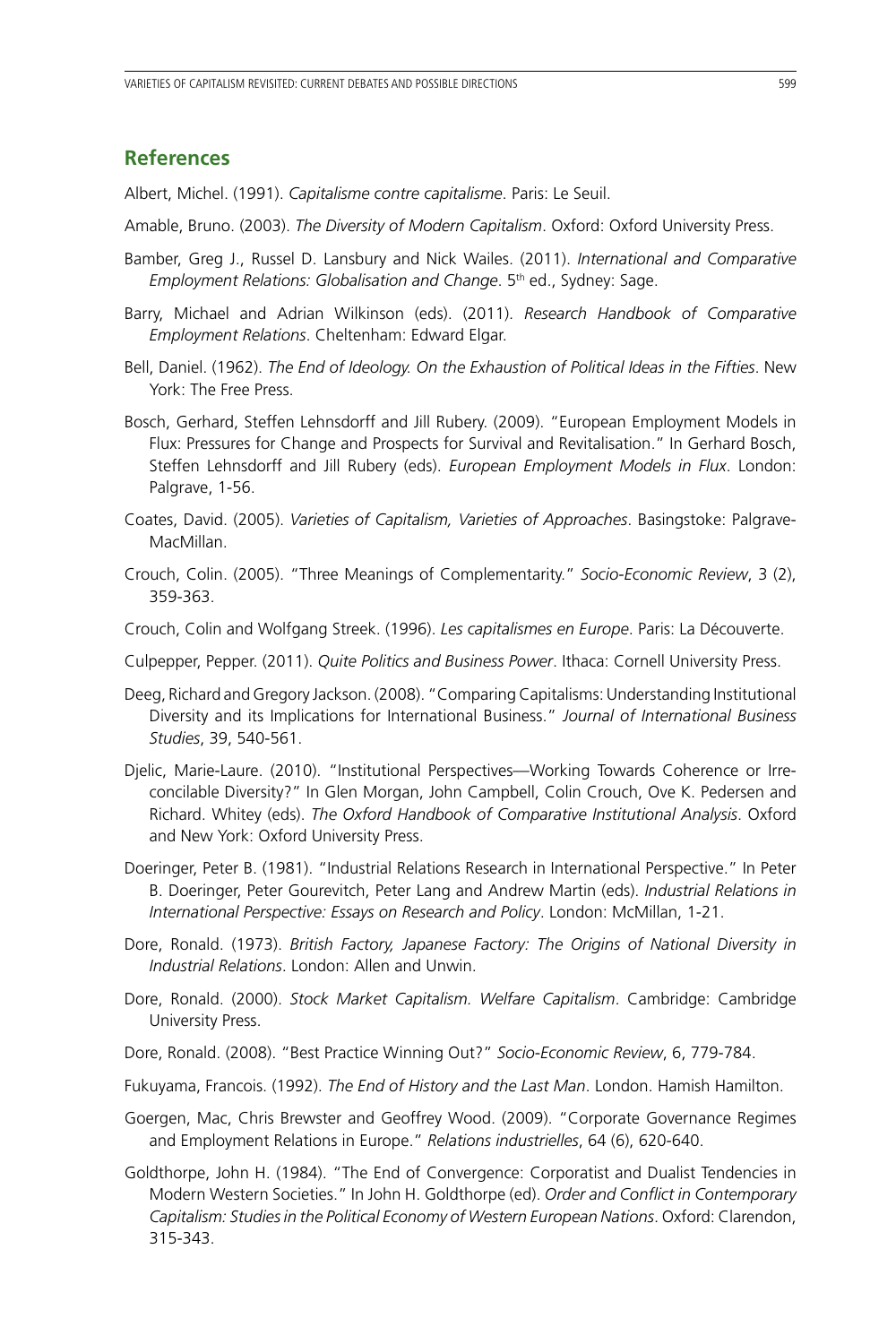- Gospel, Howard and Andrew Pendleton. (2005). "Corporate Governance and Labour Management: An International Comparison." In Howard Gospel and Andrew Pendleton (eds). *Corporate Governance and Labour Management: An International Comparison*. Oxford: Oxford University Press, 1-32.
- Gould, Anthony. (2014). "Le travail et l'emploi après la crise globale financière : émergence d'un nouvel agenda de recherche dans un monde en état de choc." Dans James D. Thwaites (ed). *La mondialisation: origines, développement et effets*. Québec : Les Presses de l'Université Laval, 300-314.
- Hancké, Bob, Martin Rhodes and Mark Thatcher (eds). (2007). Beyond Varieties of Capitalism: Conflict, *Contradiction and Complementarities in the European Economy*. Oxford: Oxford University Press.
- Hall, Peter and David Soskice. (2001). "An Introduction to the Varieties of Capitalism." In Peter Hall and David Soskice (eds). Varieties of Capitalism: *The Institutional Basis of Competitive Advantage*. Oxford: Oxford University Press, 1-68.
- Hall, Peter A. and Kathleen Thelan. (2005). "Institutional Change in Varieties of Capitalism." In Bob Hancké (ed). *Debating Varieties of Capitalism*. Oxford: Oxford University Press, 251-272.
- Hay, Chris. (2005). "Two Can Play at that Game …. Can They? Varieties of Capitalism, Varieties of Institutionalism." In D. Coates (ed). *Varieties of Capitalism, Varieties of Approaches*. Basingstoke: Palgrave MacMillan, 106-121.
- Heyes, Jason, Paul Lewis and Ian Clark. (2014). "Varieties of Capitalism Reconsidered: Learning from the Great Recession and its Aftermath." In Marco Hauptmeier and Matt Vidal (eds). *Comparative Political Economy of Work: Critical Perspectives on Work and Employment*. Basingstoke: Palgrave MacMillan, 33-52.
- Hopner, Martin. (2005). "What Connects Industrial Relations and Corporate Governance? Explaining Institutional Complementarity." *Socio-Economic Review*, 3, 331-358.
- Howell, Chris. (2003). "Varieties of Capitalism: and then there Was One?" *Comparative Politics*, 36 (1), 103-122.
- Jessop, Bob. (2001). "Regulationist and Autopoeticist Reflections on Polanyi's Account of Market Economics and the Market Society." *New Political Economy*, 6, 213-232.
- Katz, Harry and Owen Darbishire. (2000). *Converging Divergences: Worldwide Changes in Employment Systems*. New York: Cornell University Press.
- Katz, Harry and Nick Wailes. (2014). "Convergence and Divergence in Employment Relations" in Adrian Wilkinson, Geoffrey Wood and Richard Deeg (eds). (2014) *The Oxford Handbook of Employment Relations: Comparative Employment Systems*, Oxford: Oxford University Press, 12-36.
- Kay, Christobel. (2011). "Andre Gunder Frank: 'Unity in Diversity' from the Development of Underdevelopment to the World System." *New Political Economy*, 16, 523-538.
- Kelly, John. (1998). *Rethinking Industrial Relations. Mobilization, Collectivism and Long Waves*. London: Routledge.
- Kerr, Clark. (1983). *The Future of Industrial Societies: Convergence or Continuing Diversity?* Cambridge, MA: Harvard University Press.
- Kerr, Clark, John T. Dunlop, Frederick H. Harbison and Charles A. Myers. (1960). *Industrialism and Industrial Man: The Problems of Labour and Management in Economic Growth*. London: Penguin.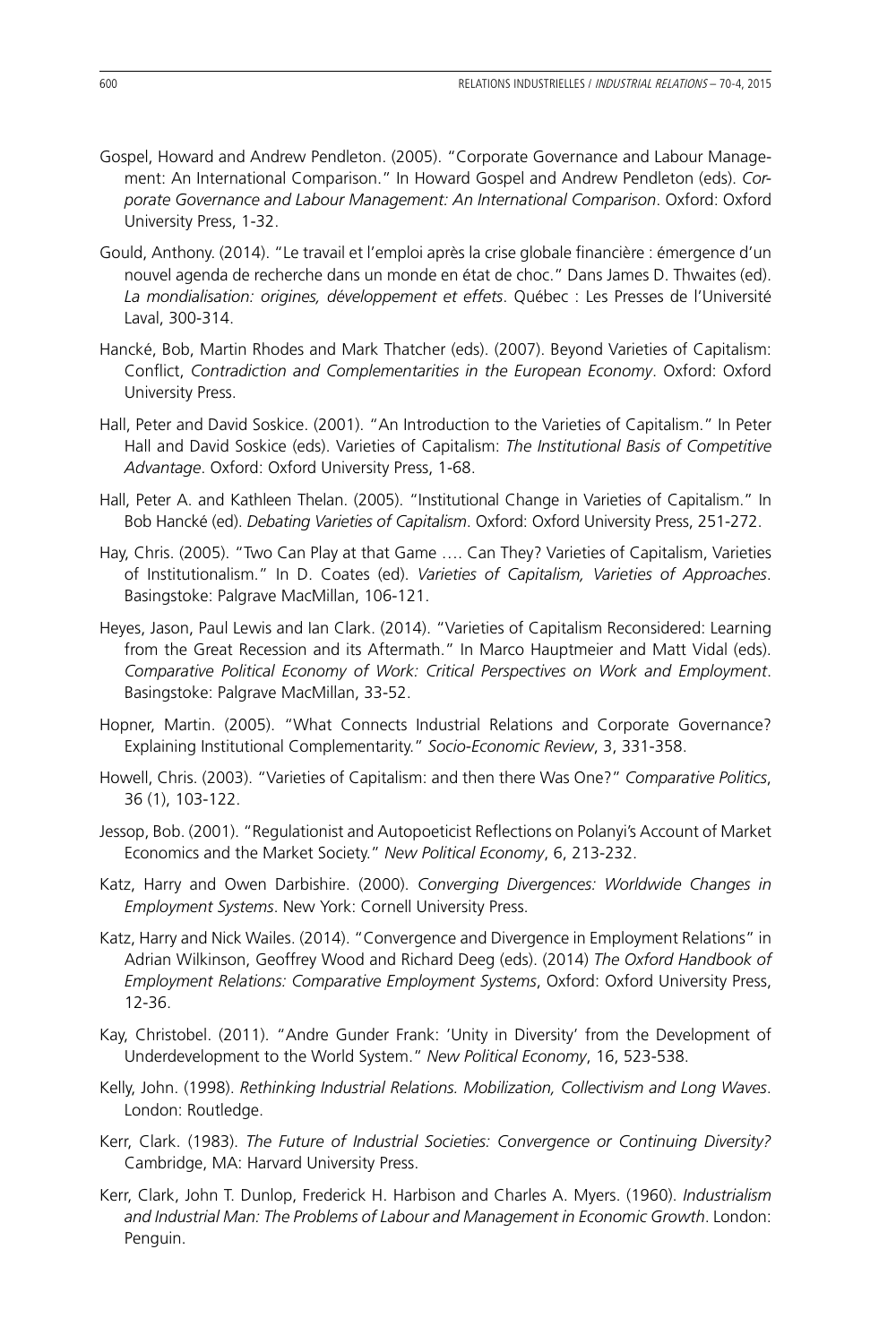- Lane, David and Martin Myant. (2007). *Varieties of Capitalism in Post-Communist Countries*. New York. Palgrave: MacMillan.
- Lincoln, James and Arne Kalleberg. (1990). *Culture, Control and Commitment: A Study of Work Organization in the United States and Japan*. Cambridge: Cambridge University Press.
- Mahoney, James and Kathleen Thelan. (2010). *Explaining Institutional Change: Ambiguity, Agency and Power*. Cambridge: Cambridge University Press.
- Martin, Jo. (2014). "Getting Down to Business: Varieties of Capitalism and Employment Relations." in Adrian Wilkinson, Geoffrey Wood and Richard Deeg (eds). (2014) *The Oxford Handbook of Employment Relations: Comparative Employment Systems*, Oxford: Oxford University Press, 116 -128.
- Martin, Roderick and Greg Bamber. (2004). "International Employment Relations Theory: Developing the Political Economy Perspective." In Bruce E. Kaufman (ed). *Theoretical Perspectives on Work and the Employment Relationship*. Annual Research Volume. University of Illinois: The Industrial Relations Research Association, 293-320.
- Marx, Karl. (1971). *Capital. Vol 1*. London: George Allen and Unwin.
- Marx, Karl and Engels, Frederic. (1968). "Manifesto of the Communist Party." In K. Marx and F. Engels (ed). *Selected Works*. London: Lawrence and Wishart.
- Piore, Michael. (1981). "Convergence in Industrial Relations? The Case of France and the United States." *Working Paper No. 286*. Cambridge, MA. Massachusetts Institute of Technology, Dept of Economics.
- Piore, Michael and Charles Sabel. (1984). *The Second Industrial Divide*. New York: Basic Books.
- Rostow, Walt W. (1960). *The Stages of Economic Growth: A non-Communist Manifesto*. Cambridge: Cambridge University Press.
- Schneider, Ben R. (2009). "Hierarchical Market Economies and Varieties of Capitalism in Latin America." *Journal of Latin American Studies*, 41, 553-575.
- Schmidt, Vivian. (2002). *The Futures of European Capitalism*. Oxford: Oxford University Press.
- Sewell, William. (2008). "The Temporalities of Capitalism." *Socio-Economic Review*, 6 (3), 517-537.
- Stock, James H. and Mark W. Watson. (2002). "Has the Business Cycle Changed and Why?" *NBER Working Paper No. 9172*. Cambridge, MA. National Bureau of Economic Research.
- Streek, Wolfgang. (2009). *Reforming Capitalism: Institutional Change in the German Political Economy*. Oxford: Oxford University Press.
- Thelan, Kathleen. (2004). *How Institutions Evolve: The Political Economy of Skills in Germany, Britain, the United States and Japan*. New York: Cambridge University Press.
- Thelan, Kathleen and Ikuo Kume. (2006). "Coordination as a Political Problem in Coordinated Market Economies." *Governance*, 19 (1), 11-42.
- Wailes, Nick, Jim Kitay and Russel Lansbury. (2008). "Varieties of Capitalism, Corporate Governance and Employment Relations under Globalization." In Shelley Marshall and Ian Ramsay (eds). *Varieties of Capitalism, Corporate Governance and Employees*. Melbourne. AUS: Melbourne University Press, 19-38.
- Walter, Andrew and Xiaoke Zhang. (2012). "Understanding Variations and Changes in East Asian Capitalism." In Andrew Walter and Xiaoke Zhang (eds). *East Asian Capitalism: Diversity Continuity and Change*. Oxford: Oxford University Press, 247-280.